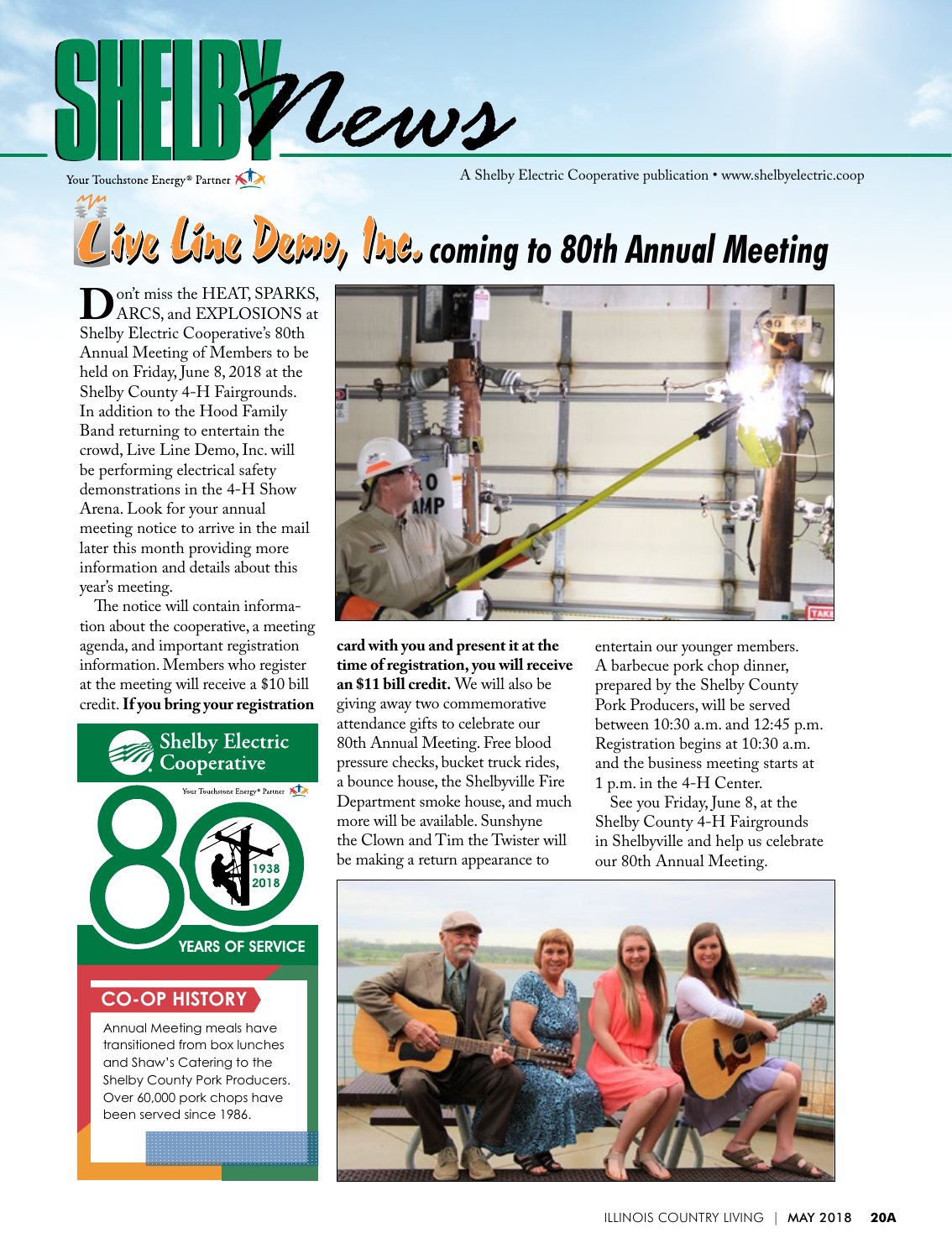**SHELL** *Vews* 



**Cooperative offices will be closed on Monday, May 28 in observance of Memorial Day.**



#### P.O. BOX 560 Shelbyville, IL 62565

**Phone: 217-774-3986 or 1-800-677-2612 Pay-by-Phone: 1-855-385-9981 www.shelbyelectric.coop twitter.com/YourCoop facebook.com/YourCoop**

> **Office Hours:** 7:00 a.m. - 4:00 p.m.



## **Living the dream**

What was<br>job growing up? your dream In January, Luke Brown's dream job became a reality when he was hired by the cooperative. His journey began growing up near Cowden, Ill. where he was homeschooled. From

there, he attended lineman school. While looking for his dream job, he took a position with Miller Ag and was employed there for five years. After spending some time in Iowa, he accepted an apprentice lineman position with Rio Grande Electric Cooperative located in Texas. Four years later, the dream job he was



waiting for became a reality. "I've always wanted to work as a lineman and be part of that legacy, and working for Rio Grande gave me that opportunity. Now, working for Shelby Electric Cooperative has fulfilled a lifetime

dream," explained Brown. Luke and his wife Jennifer stay busy with their 8-month-old twin boys, Seth and Jonathan and their 2-year-old daughter, Claire.

*Welcome to the cooperative family Luke!*

Find us on

### **Energy Efficiency** Tip of the Month

When streaming online content, use the smallest device that makes sense for the number of people watching. Avoid streaming on game consoles, which use 10 times more power than streaming through a tablet or laptop.

*Source: energy.gov*

#### **Stay up to date on cooperative news, outages, events, and more!**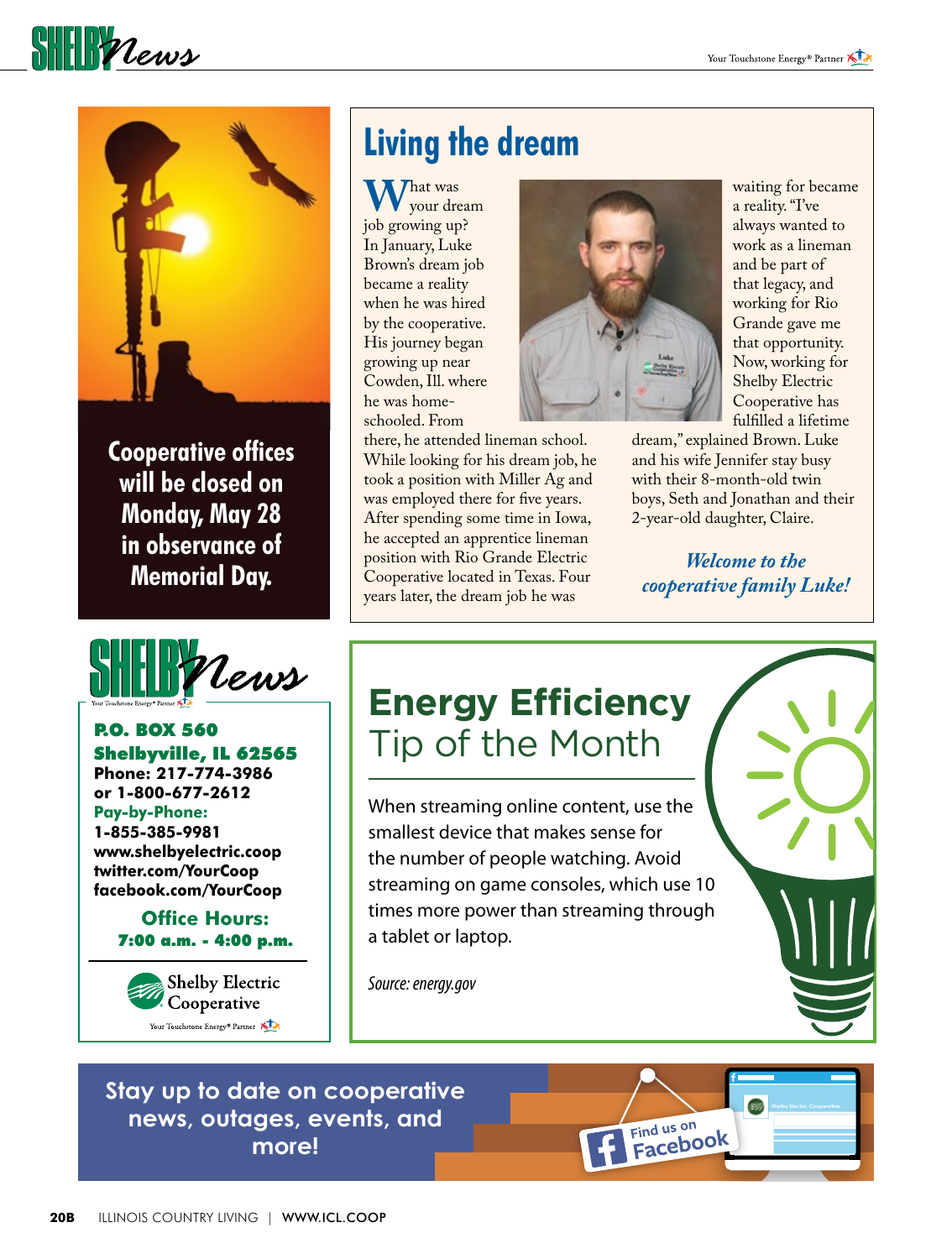## REAL LIFE **1 REAL POWER Getting Real with Marla and Humidity**

**G**et ready to start hearing,<br>
"It's not the heat; it's the<br>
humidity" Humidity is the humidity." Humidity is the amount of water vapor in the air. When humidity is high, it starts to feel sticky and uncomfortable.

 High humidity not only affects our comfort, it can wreak havoc in our homes. According to ENERGY STAR®, the ideal indoor humidity level is between 30 – 50 percent. Maintaining this optimal humidity level helps control moisture in your home that can damage paint, wood, and other materials; prevent mildew and odors; improve the efficiency of your air conditioner; and improve indoor air quality by reducing mold, dust mites, and other allergens. Keeping the relative humidity below 50 percent considerably reduces the growth of dust mites (American Academy of Allergy, Asthma & Immunology).

 Knowledge can be the first step to controlling the indoor humidity level in your home. Humidity levels will fluctuate with weather conditions, the use of heating and air conditioning, and household activities. Most hardware stores have humidity/temperature gauges available for under \$10. The following suggestions may help with moisture control and high humidity in your home:

**• Gutters and landscaping:**  Gutters and downspouts should direct water at least three feet away from the house. Slope landscaping materials so water will drain away from the foundation and not pool next to the home.



### $\frac{1}{2}$  $\frac{1}{2}$  $\bigcap \mathcal{h}(0)$



**• Crawlspaces:** If your home has a crawlspace with a dirt floor, it should be covered and sealed with a plastic vapor barrier to prevent moisture from the soil increasing humidity levels in your home. If there is standing water or the soil is wet, dry it out with fans before covering the floor.

**SHEIR Vews** 

- **• Ventilation fans:** Use ventilation fans in kitchens and bathrooms to help disperse moisture. In some cases, the fan may have been vented into the attic or become disconnected or blocked. Make sure the fans are vented directly outside.
- **• Clothes dryer vents:** Dryer vents should also vent directly to the outside. Inspect the vent duct to make sure it is attached securely to the dryer, is not kinked, and does not have any holes. Check the outside for any obstructions.
- **• Use a dehumidifier:** You may want to purchase a dehumidifier with a built-in humidistat so the unit will shut off when the desired humidity level is obtained. ENERGY STAR® certified dehumidifiers have more efficient refrigeration coils, compressors, and fans than conventional models. They remove the same amount of moisture but use nearly 30 percent less energy.

 Humidity problems in your home can be tamed with the right tools. Humidity problems with your hair? That is a whole other problem!

> *~Marla Eversole, Communication Specialist*